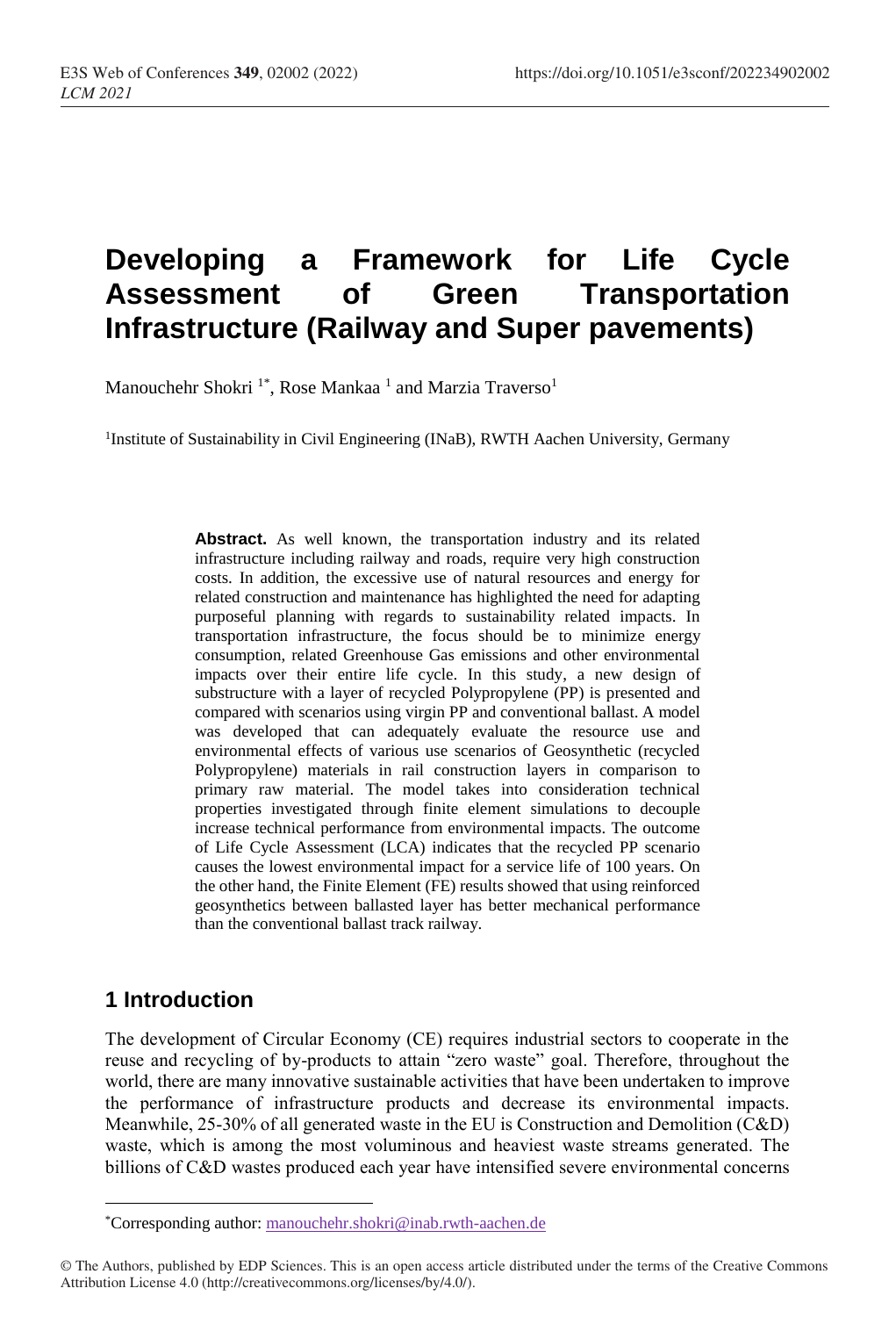and reinforced the need for more efficient waste management in the construction sector [1]. Specifically, large amounts of C&D waste across the EU and their extreme potential for valorization have led the EU to categorize them as a priority waste stream [2]. Incorporating sustainable practices, including the use of alternative, environmentally friendly materials and reuse of C&D wastes can greatly lead to enhanced overall sustainable development [3]. Approximately 40% of natural aggregates are utilized in unrestricted layers of transportation infrastructures of Europe, indicating the high dependency of natural aggregates in geotechnical applications and the incorporation of recycled aggregates can greatly contribute to preserving the environment [4].

The last few years of the 21st century have seen significant advances in rail infrastructure and the result is that speed increases in both freight and passenger services up to 160 km/h and 350 km/h, respectively [5,6]. The railway substructure transmits these speeds and must be sufficiently resistant and strong to support heavy loads throughout operation. Weak foundation soil can be one of the problems of railways construction; and geosynthetics as a structural reinforcement can lead to the durability of railway structure. Geotextiles and geogrids are mainly the prevalent geosynthetics used in a foundation. These smooth structures are commonly used for reinforcement of soils and mechanical stabilization of the subsoil [7, 8]. Accordingly, recognizing current concern about climate and environment, the railway system and substructure can be regarded as the key factors in decreasing noise and air pollutants. Therefore, the possible effect of construction and its maintenance process should be evaluated; and "Life Cycle Assessment (LCA)" of products, as an internationally recognized methodology, can be used for this purpose. This study introduces a new design of substructure with a layer of recycled PP and a comparative LCA is implemented using virgin PP and conventional ballast.

The Finite Element Method (FEM) is an approved technique for solving various engineering problems. The simulation study based on the finite element method is carried out by the ABAQUES software for railway structure. This software analyzes physical and nonlinear issues of solids. Different elements of railway structure are regarded as the targets of simulation section and this research investigates the simulation analysis results. However, with regards to unit function analysis of the railway, modeling is initially carried out using FEM for layers not using geosynthetics and its analysis is carried out for displacement, stress and strain. Then, the previous section, displacement, stress and strain analyses are carried out for reinforced railway track and eventually the model is compared with the previous unit function.

As well known, the transportation industry and its related infrastructures including the railway, roads, and bridges, require very high construction costs. The excessive use of natural resources and energy for related construction, maintenance and its environmental impact has enhanced the need for adapting purposeful planning. Secondary and recycled materials can be quite helpful in this regard from all perspectives of life cycle assessment. Previous research related to using recycled material was mostly for technical and mechanical evaluation, as has been done on the railway infrastructure industry. In this study, a new design of substructure with a layer of geogrid from recycled PP materials is employed between ballasted layers. As a first step, the mechanical behavior of this substructure is evaluated by finite element simulation. Next for environmental impacts, the LCA of the substructure is evaluated. Studies on this section are essential because of the high requirements to reduce substantial costs of building infrastructure. Also, the research with the diagnosis of infrastructure parts should be conducted to diminish performance costs and increase security.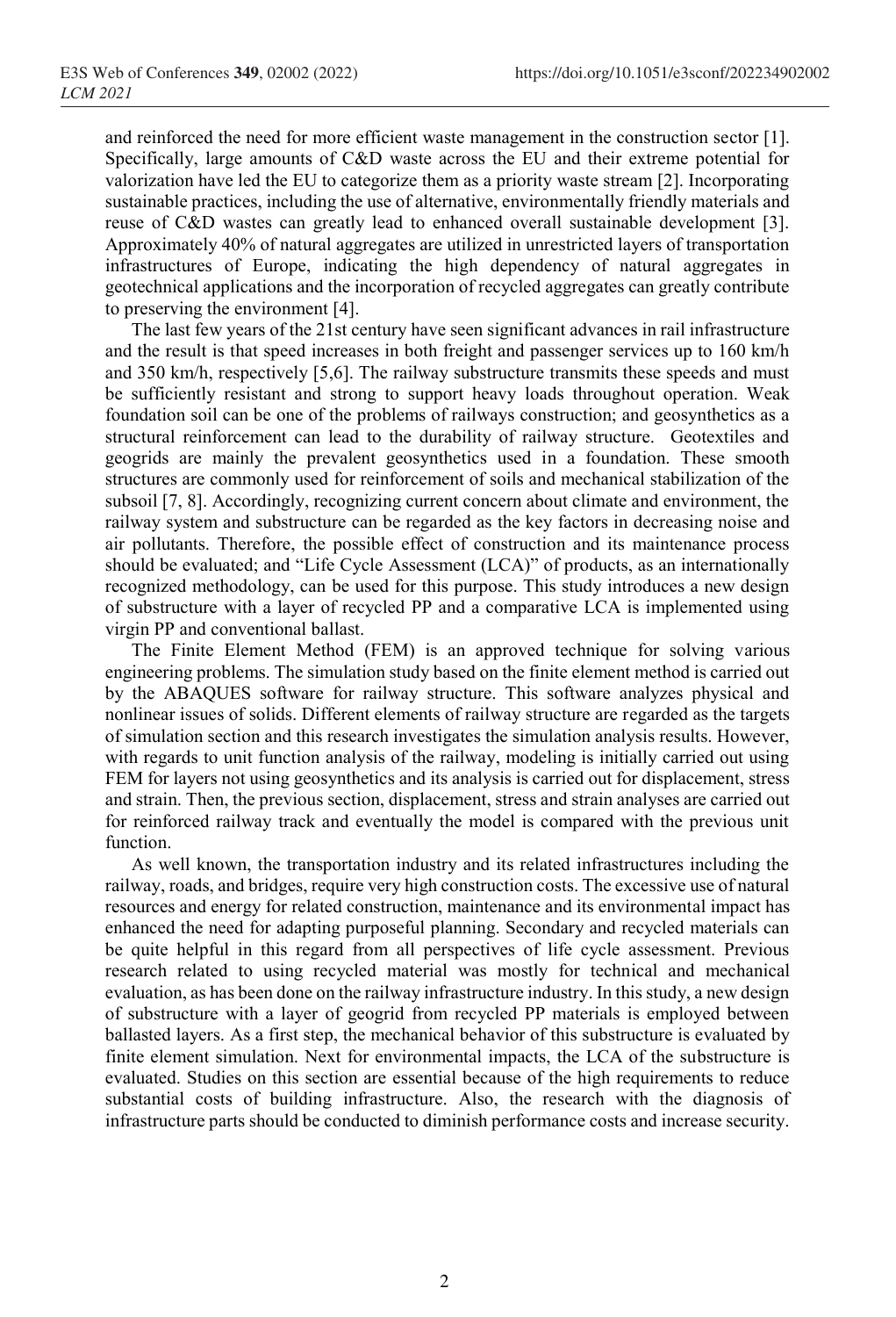# **2 Material and Method**

#### **2.1 Substructure design**

In this research area conventional and reinforced layers of recycled, original PP as geosynthetic materials are used between ballasted layers inside the railway track substructure. It is well known that geosynthetics are typically made from petrochemical-based polymers (plastics), Polypropylene (PP) is the most frequently used material in connection with Geosynthetics. The necessity to enhance railway durability and driver comfort has resulted in research on the use of reinforcements for these types of railway substructures. When the subgrade is weak, a geosynthetic (geogrid and/or geotextile) layer can be situated over the subgrade to reinforce the track. In this study, firstly, the mechanical effect of the PP as a reinforced layer inside the substructure is investigated by Finite Element simulation.

In this study, firstly, the mechanical effect of the PP as a reinforced layer inside the substructure is investigated by Finite Element simulation. FEM is implemented to analyze the dynamic axel load response of railway track components (conventional and new design). The support method utilized during the experiment is substituted by the numerical model using perfect boundary conditions. The rotational speed of the roller that simulates the vehicle speed, and the pressure of a dynamic or static roller on the rail are present. The system of equations is solved in each step, and the load is incrementally applied to determine the change in stresses, displacements and deformations. By eliminating appropriate degrees of freedom, support conditions are determined, thus inhibiting the model from deviating in certain directions. The grid in individual surface elements has a different size in the case of solid models. Contact points between individual elements of the railway surface are determined to adequately conduct the simulation computations. Figure 1 shows boundary condition and simulated model in this study. The rail and wheel contact in the model is specified as the interaction between surfaces created on the head of the rail and on the wheel.



**Fig. 1.** Boundary condition and load for model with geosynthetic reinforcement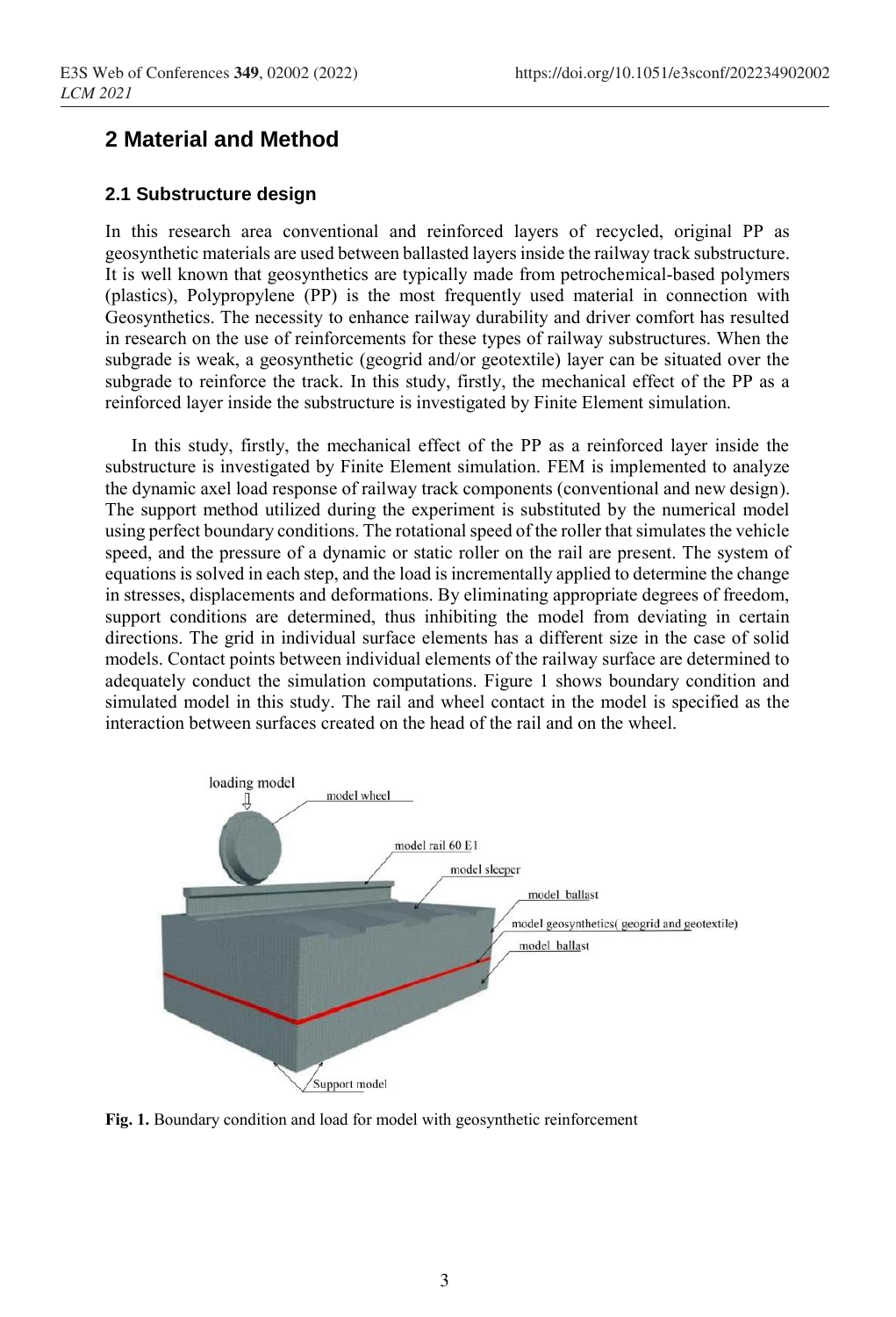#### **2.2 Life cycle assessment methodology**

An effective method is provided by the LCA methodology to find out the possible environmental impacts of every process or product through its life cycle [9.10]. The application of the LCA is employed in this study to examine various railway track pavement solutions according to ISO 14040 series for the modern railway lines. The process includes the four steps of LCA: definition of the goal and scope, inventory analysis, impact assessment, and interpretation of the outcomes. Particularly in the present analysis, the CML method is selected for the life cycle impact assessment (LCIA).

The main goal of the LCA method is comparing two types of railway track system for twin railway track substructure designs, with reinforced geogrid layer (Original and recycled PP) and conventional ballasted railway track. In addition to develop transparent LCA framework for railway track system components could be used for decision making support. Consequently, the outcomes of these different designs are compared with each other. The final results offer valuable insights into the environmental impacts during the operation, construction and maintenance of railway tracks that can be employed by managers and engineers.

The LCA technique is performed following a "cradle-to-grave" perspective including raw material acquisition and production, construction (transportation of processed material to construction site, machinery, and operations), use including maintenance (minor and regular, e.g., ballast tamping and component renewal), and finally the dismantlement operations, landfilling, disposal, and recycling. The LCA Model and system boundaries of the case study are presented in Figure 2. The environmental impacts of the design are studied by the LCA methodology. LCA according to ISO 14040 & 14044 standards is carried out and the outcome of the LCA is used to develop the decision support model specific to the transportation infrastructure sector.



**Fig. 2.** LCA Proposed methodology of Railway track construction for this research system boundary area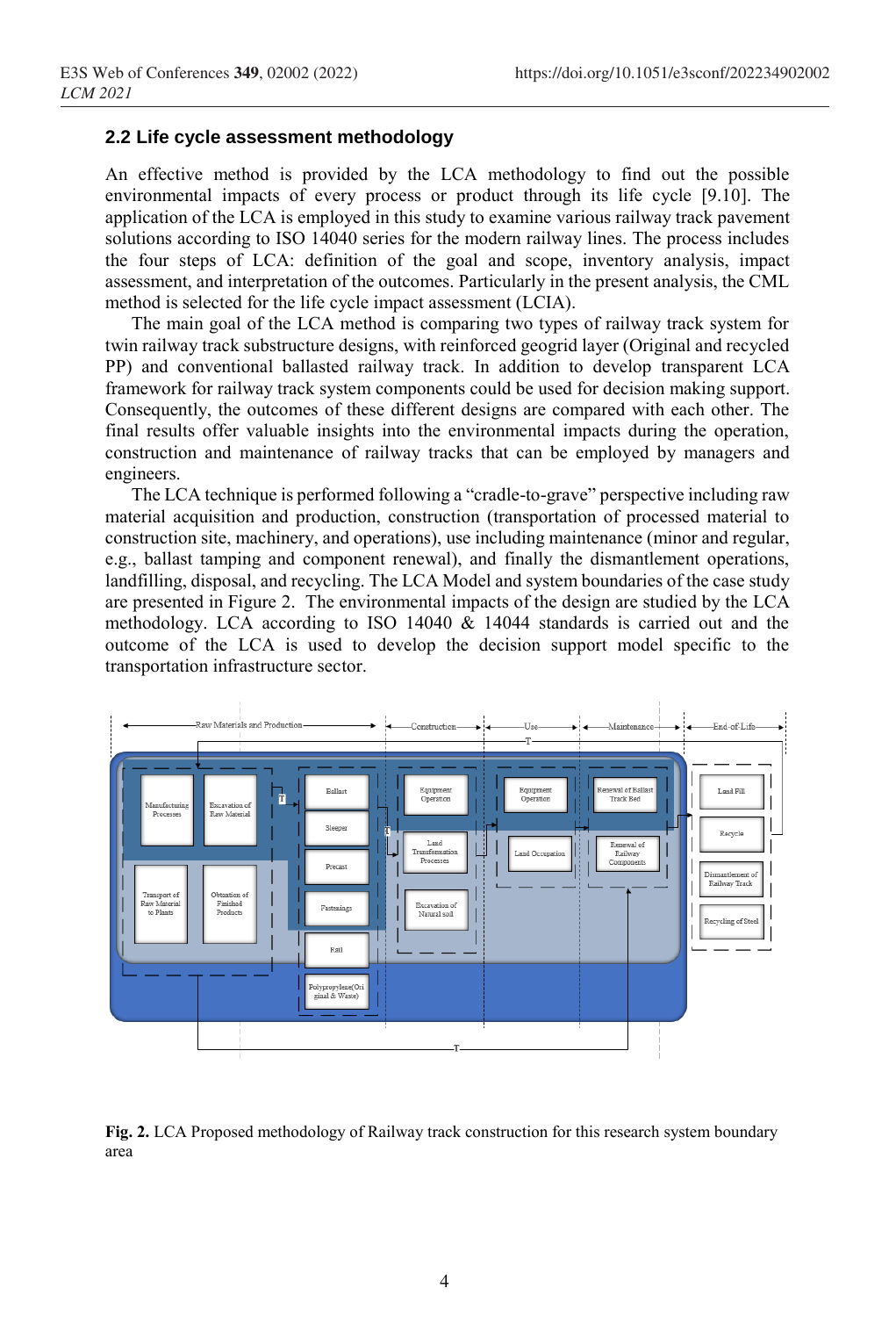### **3 Results**

The results of the simulation step by finite element method are presented in this section. Figures 3(a) and 3(b) indicate the diagrams for the original substructure and the substructure with the geogrid layer, respectively. The diagrams show the contours of deformations (deflections) of the model elements and Huber–Misess replacement deformation. It can be noticed that using the geogrid layer inside the substructure leads to more even deformations and distribution of stresses.



**Fig. 3. (a) and (b)**: Contours of S, Mises stress for classic and reinforced scenario

For a better understanding of elements, Figures 4 (a) and 4 (b) provides the results of elements in the conventional track railway and reinforced ballast, respectively. Firstly, it is observed that employing the geogrid layer leads to lower displacement and deformation on the railway surface compared to the classic substructure. Consequently, this difference has enough potential for an increase in the fatigue life which is affected by cyclic stresses. Secondly, the geogrid layer inside the substructure causes lower deformation that shows the resistance to applied loads and displacements. Overall, using the geogrid material has noticeable benefits for both of the substructure and rail system when this layer provides a longer useful life and reduction in maintenance costs.



**Fig. 4. (a) and (b)**: Contours of Elastic deformation (U, Magnitude) of for classic and reinforced ballast of railway track system(bottom)

The recycled PP reinforced scenario leads to lowest emissions for raw material acquisition and production and for the whole life cycle. The virgin PP reinforced scenario is the worst option considering  $CO<sub>2</sub>$  emissions and energy consumption regardless of its service life, primarily because of its reinforced layer. The ballast beds of all scenarios contribute to high CO<sub>2</sub> emissions because of the needed ballast for their construction, however, virgin reinforced PP and conventional ballast scenarios have higher shares compared to the recycled PP scenario (Fig  $5(a)$  and  $5(b)$ ).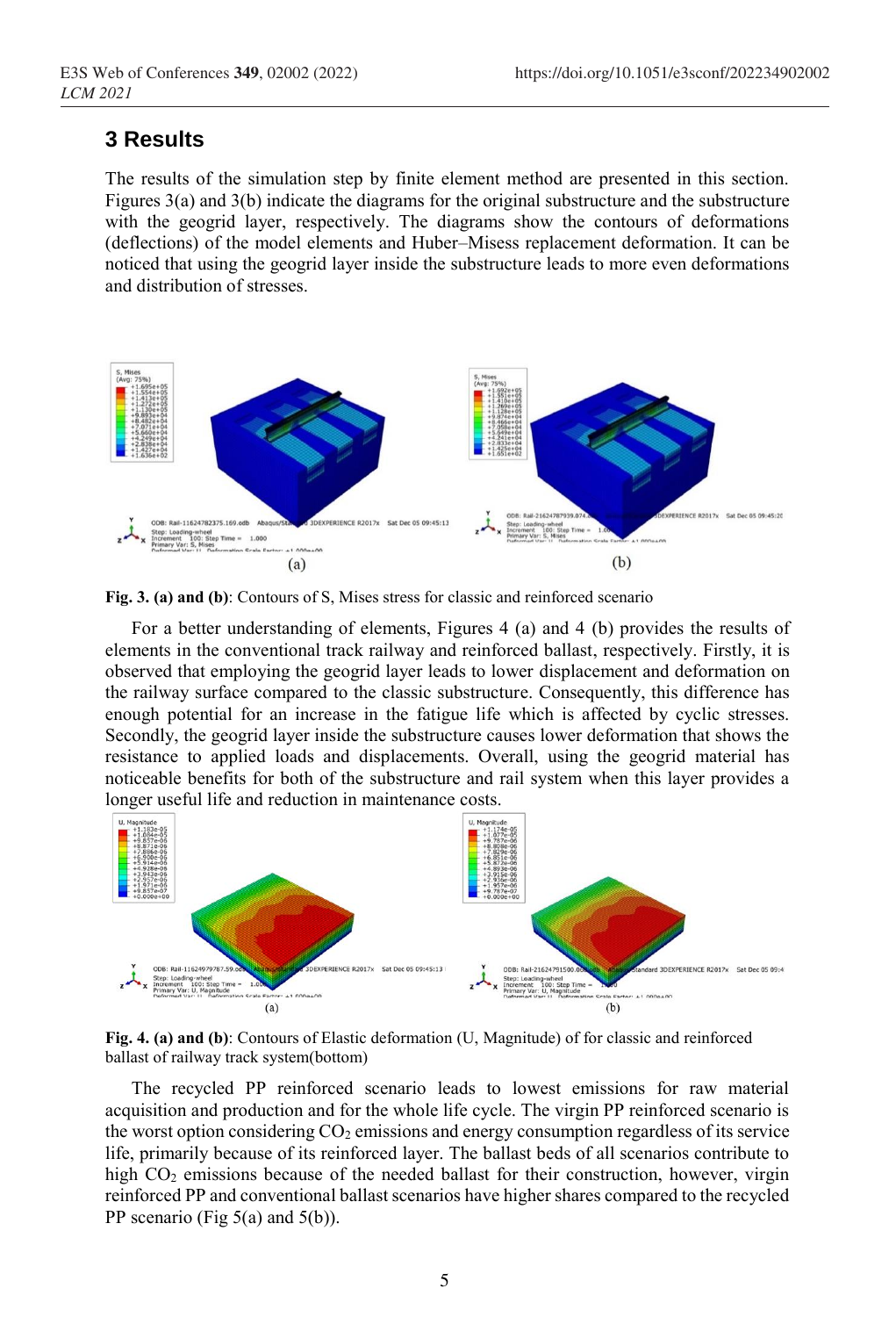



**Fig. 5. (a) and (b):** Energy consumption and CO<sub>2</sub> emission in different scenario of railway track

## **4 Conclusion**

This study evaluated the potential of employing a layer of recycled PP as geogrid material in railway track substructure. The mechanical impacts of the layers were assessed by the finite element simulation and results showed significant advantages, such as longer useful life and reduction stress, deformation, displacement and in maintenance costs for both rail system and substructure. Regarding results gained by the LCA approach for a service life of 100 years, the substructure with the recycled PP layer was often the best solution in terms of environmental impacts. This scenario showed important potential for reduction in  $CO<sub>2</sub>$ emissions and energy consumptions compared to others. Also, the global warming potential of the scenario indicated that most of the emissions are associated with the production and use phases including maintenance. The model developed aims decision making on material resource options to improve mechanical and technical performance while keeping environmental and economic impacts low.